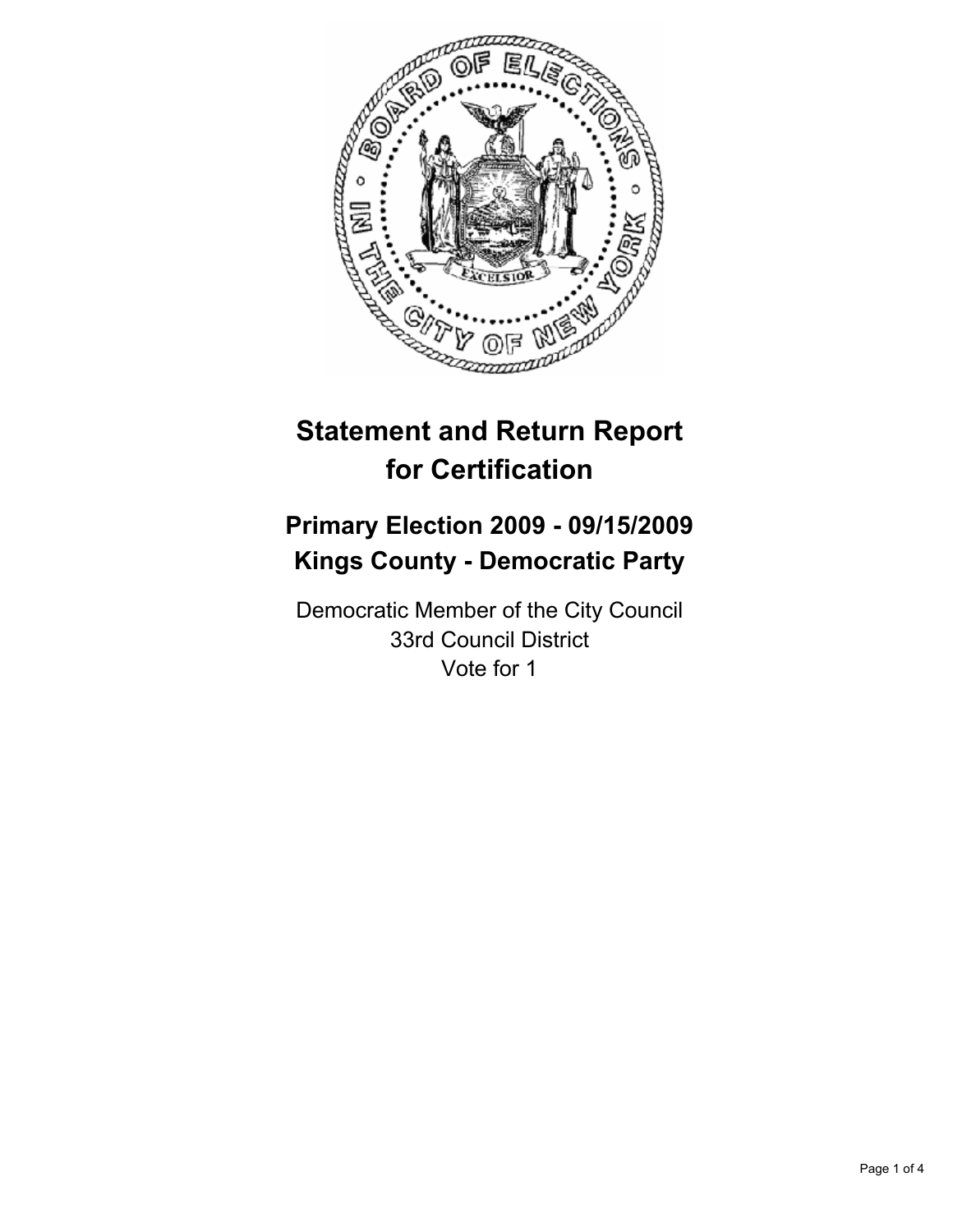

### **Assembly District 44**

| <b>EMERGENCY</b>        | 0   |
|-------------------------|-----|
| ABSENTEE/MILITARY       | 0   |
| AFFIDAVIT               | 0   |
| <b>ISAAC ABRAHAM</b>    | 4   |
| <b>KENNETH J BAER</b>   | 17  |
| <b>DOUG BIVIANO</b>     | 16  |
| <b>KEN DIAMONDSTONE</b> | 22  |
| <b>STEPHEN T LEVIN</b>  | 15  |
| <b>JO ANNE SIMON</b>    | 57  |
| <b>EVAN R THIES</b>     | 48  |
| <b>Total Votes</b>      | 179 |

#### **Assembly District 50**

| <b>EMERGENCY</b>        | 1     |
|-------------------------|-------|
| ABSENTEE/MILITARY       | 55    |
| <b>AFFIDAVIT</b>        | 130   |
| <b>ISAAC ABRAHAM</b>    | 1,830 |
| <b>KENNETH J BAER</b>   | 180   |
| <b>DOUG BIVIANO</b>     | 191   |
| <b>KEN DIAMONDSTONE</b> | 240   |
| <b>STEPHEN T LEVIN</b>  | 3,879 |
| <b>JO ANNE SIMON</b>    | 334   |
| <b>EVAN R THIES</b>     | 713   |
| <b>Total Votes</b>      | 7.367 |

**Assembly District 52**

| <b>EMERGENCY</b>                | 75    |
|---------------------------------|-------|
| ABSENTEE/MILITARY               | 176   |
| <b>AFFIDAVIT</b>                | 97    |
| <b>ISAAC ABRAHAM</b>            | 120   |
| <b>KENNETH J BAER</b>           | 547   |
| <b>DOUG BIVIANO</b>             | 928   |
| <b>KEN DIAMONDSTONE</b>         | 943   |
| <b>STEPHEN T LEVIN</b>          | 1,362 |
| <b>JO ANNE SIMON</b>            | 2,763 |
| EVAN R THIES                    | 1,215 |
| BRAD LANDER (WRITE-IN)          | 1     |
| <b>GEORGE TAYLOR (WRITE-IN)</b> | 1     |
| JOHN HEYER (WRITE-IN)           | 1     |
| <b>Total Votes</b>              | 7,881 |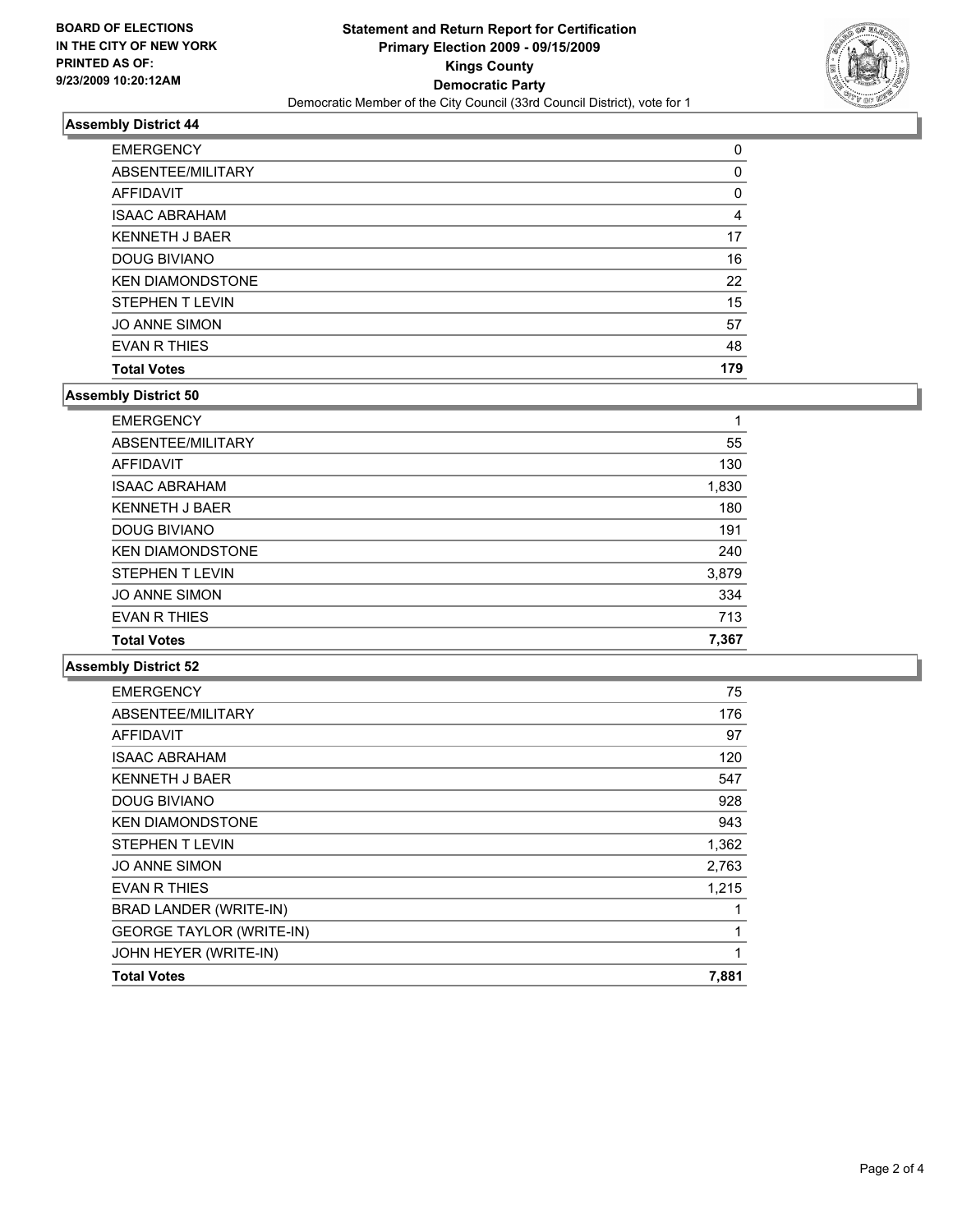

#### **Assembly District 53**

| <b>Total Votes</b>      | 115 |
|-------------------------|-----|
| EVAN R THIES            | 14  |
| <b>JO ANNE SIMON</b>    | 7   |
| <b>STEPHEN T LEVIN</b>  | 51  |
| <b>KEN DIAMONDSTONE</b> | 5   |
| DOUG BIVIANO            |     |
| <b>KENNETH J BAER</b>   | 8   |
| <b>ISAAC ABRAHAM</b>    | 23  |
| AFFIDAVIT               | 3   |
| ABSENTEE/MILITARY       | 1   |
| <b>EMERGENCY</b>        | 0   |

#### **Assembly District 57**

| <b>EMERGENCY</b>        | 0   |
|-------------------------|-----|
| ABSENTEE/MILITARY       |     |
| <b>AFFIDAVIT</b>        | 7   |
| <b>ISAAC ABRAHAM</b>    | 2   |
| <b>KENNETH J BAER</b>   | 38  |
| <b>DOUG BIVIANO</b>     | 15  |
| <b>KEN DIAMONDSTONE</b> | 27  |
| <b>STEPHEN T LEVIN</b>  | 37  |
| <b>JO ANNE SIMON</b>    | 65  |
| <b>EVAN R THIES</b>     | 38  |
| <b>Total Votes</b>      | 222 |